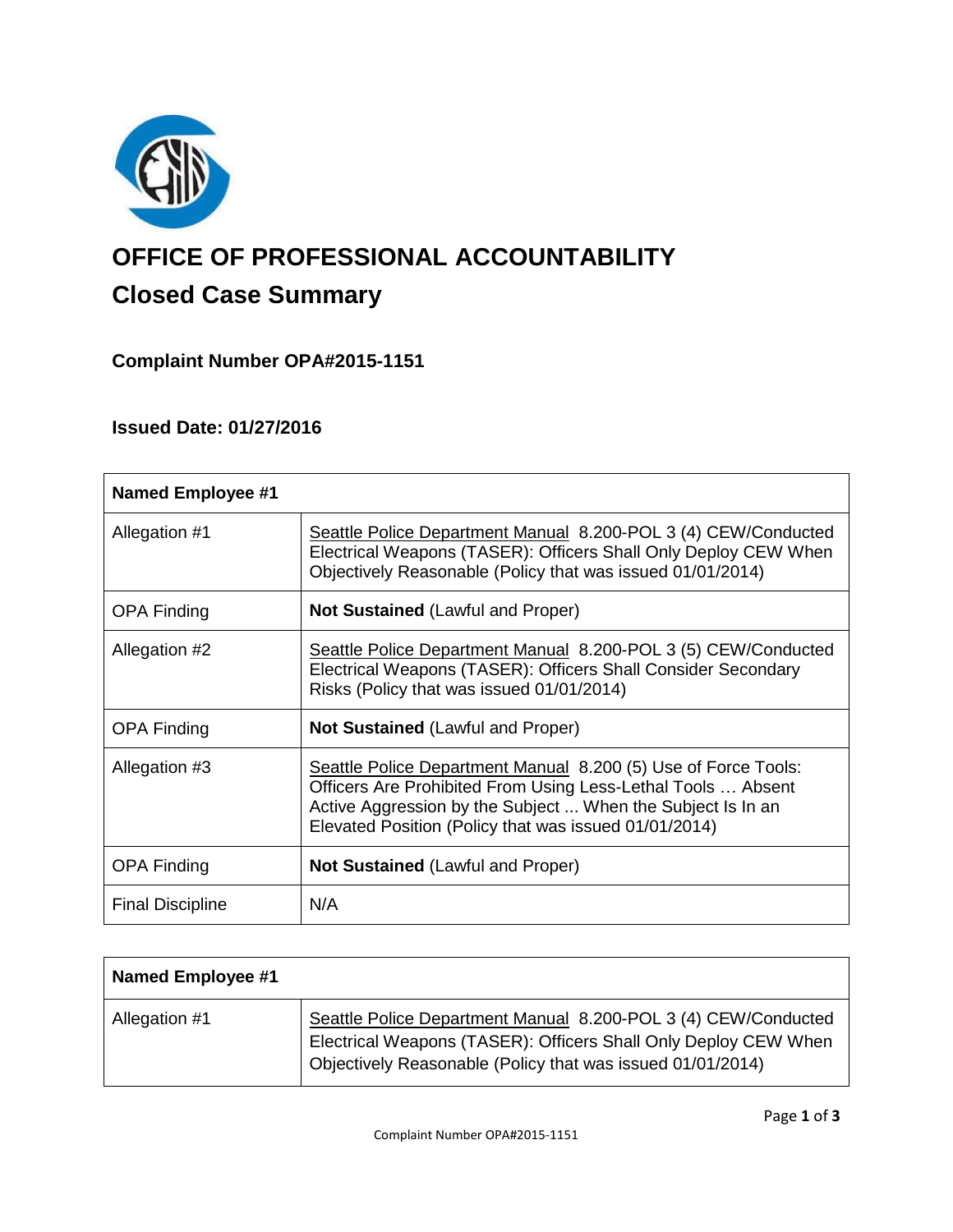| <b>OPA Finding</b>      | <b>Not Sustained (Lawful and Proper)</b>                                                                                                                                                                                                               |
|-------------------------|--------------------------------------------------------------------------------------------------------------------------------------------------------------------------------------------------------------------------------------------------------|
| Allegation #2           | Seattle Police Department Manual 8.200-POL 3 (5) CEW/Conducted<br>Electrical Weapons (TASER): Officers Shall Consider Secondary<br>Risks (Policy that was issued 01/01/2014)                                                                           |
| <b>OPA Finding</b>      | <b>Not Sustained (Lawful and Proper)</b>                                                                                                                                                                                                               |
| Allegation #3           | Seattle Police Department Manual 8.200 (5) Use of Force Tools:<br>Officers Are Prohibited From Using Less-Lethal Tools  Absent<br>Active Aggression by the Subject  When the Subject Is In an<br>Elevated Position (Policy that was issued 01/01/2014) |
| <b>OPA Finding</b>      | <b>Not Sustained (Lawful and Proper)</b>                                                                                                                                                                                                               |
| <b>Final Discipline</b> | N/A                                                                                                                                                                                                                                                    |

# **INCIDENT SYNOPSIS**

The named employees responded with other officers to a reported assault between two roommates. There were four people who resided in the home and who have individual bedrooms; however, the living room and kitchen are shared and considered "common areas." The 911 caller was a roommate, the victim, who had been threatened by another roommate, the suspect. The victim believed that the suspect was high on drugs and had threatened him with a metal pipe and a knife. The other two roommates were possible at home as well. Ultimately, an emergency arrest team was established. The suspect eventually exited the home and did not comply with officers' commands. Officers believed that the suspect was forcing a confrontation with them and may have had a weapon hidden on his body. As the officers were not sure who was still in the home and in possible danger and did not know the location of the knife, a plan was developed to prevent the suspect from reentering the home. Named employee #2 deployed his Taser but the deployment was ineffective. Named employee #1 transitioned to the Taser officer. Both named employee #1 and #2 deployed both of their Tasers. The suspect succumbed and fell forward landing on the right side of his body. The suspect resisted being handcuffed and would not bring his hands out from under his body. Officers gave multiple commands to stop his active resistance but the suspect did not comply. Named employee #1 activated his Taser a second time. Officers were ultimately able to handcuff the suspect. The Seattle Fire Department arrived on scene and provided medical attention. The suspect was later booked into jail for investigation of assault.

# **COMPLAINT**

The complainant, the Force Review Board, alleged that the named employees may have violated the Use-of-Force Taser policy.